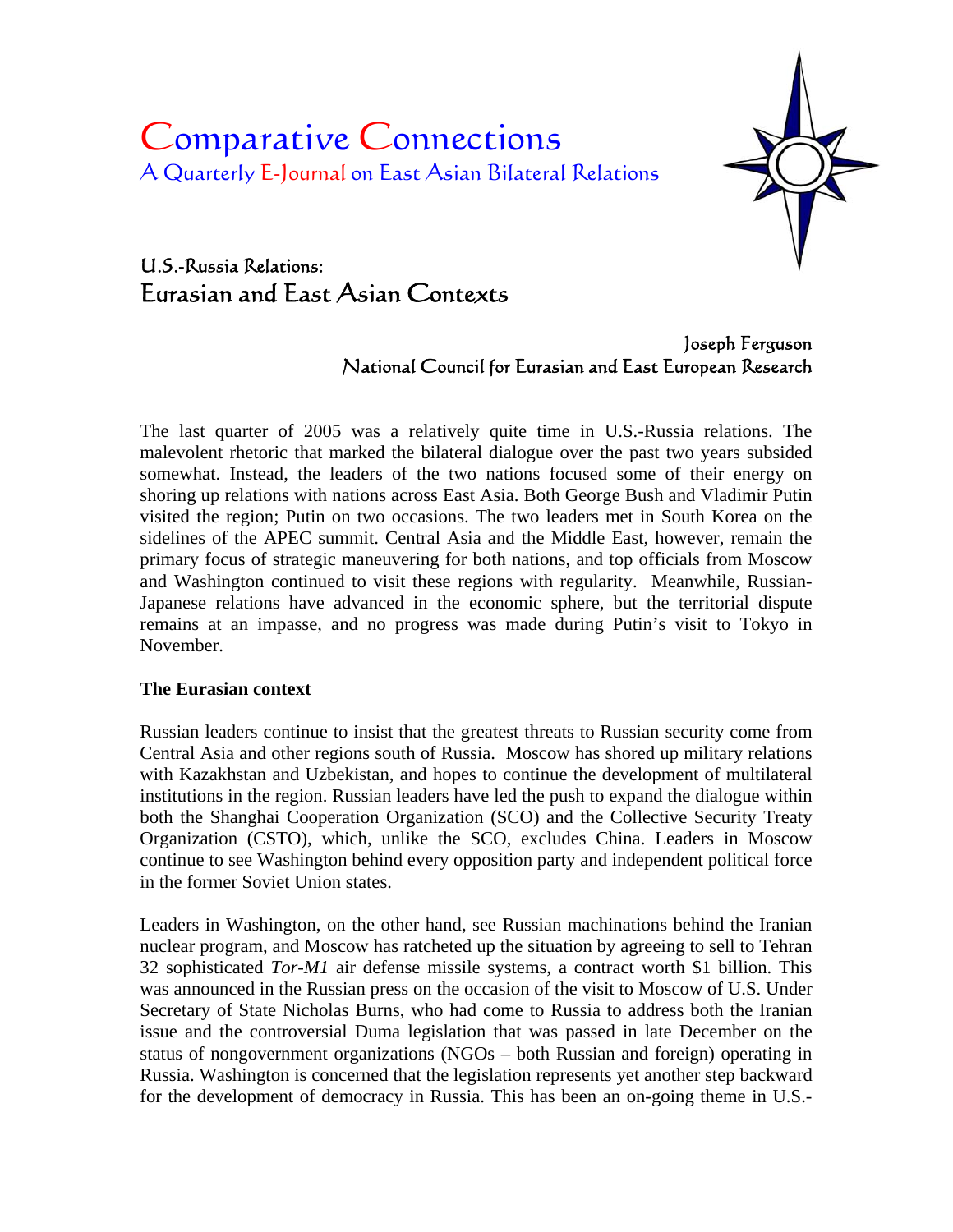Russia relations for the past decade, but in particular since Vladimir Putin became president. Secretary of State Condoleezza Rice also visited Moscow on her way back from a tour of Central Asia, and expressed her concern and that of the U.S. government directly to Putin about Russian actions in Iran, and about the impending NGO legislation.

This legislation, which was eventually passed by the Russian Duma Dec. 23, called for all NGOs to register with the proper authorities in Russia. The Russian government is concerned about the foreign funding of NGOs in Russia, and the Kremlin wants to assure oversight of these organizations. The primary fear in Moscow is the funding of Islamic charitable organizations operating in the Caucasus and along the southern border of Russia with Central Asia. This is no doubt a big and justifiable concern for Moscow. But Moscow is also concerned about the influence of U.S. organizations that fund NGOs in Russia. In early November the U.S. Congress passed legislation allotting \$4 million to the development of independent political parties in Russia. Moscow wants no repeat of the color revolutions that swept the former Soviet republics in Eastern Europe (Ukraine), the Caucasus (Georgia), and in Central Asia (Kyrgyzstan). Washington feels, however, that democracy and civil society are under siege in Russia. Rep. Chris Smith (NJ), cochairman of the Helsinki Commission, an agency of the U.S. government, stated that "Unfortunately, this bill reflects the continued wariness of some Kremlin officials, including President Putin, toward the concept of an independent civil society." Other leaders in the Senate and House have argued that Russia should be denied the upcoming G-8 presidency as host of the summit next year in St. Petersburg. Op-eds in *The New York Times*, *Washington Post*, and the *Wall Street Journal* all urged the same. The Russian government changed the wording of the legislation somewhat (perhaps in a nod to foreign concerns) to allow already-existing NGOs to not re-register, calling only on new NGOs to register.

U.S.-Russian competition in Central Asia has heated up over the past two years, and there is no question that this will continue, in spite of the common goals in the war of terror that have united the two nations since the fall of 2001. Gen. Yuri Baluyevsky, chief of the Russian General Staff, has been quite vocal in his displeasure of U.S. actions in former Soviet states (including the Baltics, the Caucasus, and Central Asia). This has been a recurring theme by military, political, and opinion leaders in Russia over the past two years, so much so that Putin cannot ignore these voices. On the occasion of the visit by Secretary Rice to Romania in early December, both Foreign Minister Sergei Lavrov and Defense Minister Sergei Ivanov were quoted in an article in the Moscow daily *Nezevisimaya Gazeta* as saying that the establishment of U.S. military bases in Romania would "complete the circle" that the U.S. is putting up around Russia.

As mentioned, the Iranian nuclear issue continues to haunt relations between Moscow and Washington. The Bush administration is bound and determined to see that the Iranian nuclear program is stopped before Tehran has time to develop nuclear weapons. The Kremlin, on the other hand, sees great economic potential in Iran. This is indicative of the entire relationship and the two sides' frequent inability to effectively communicate their respective strategies and interests, and the two sides' conflicting priorities. This holds true in Europe, Central Asia, and in the Asia Pacific region.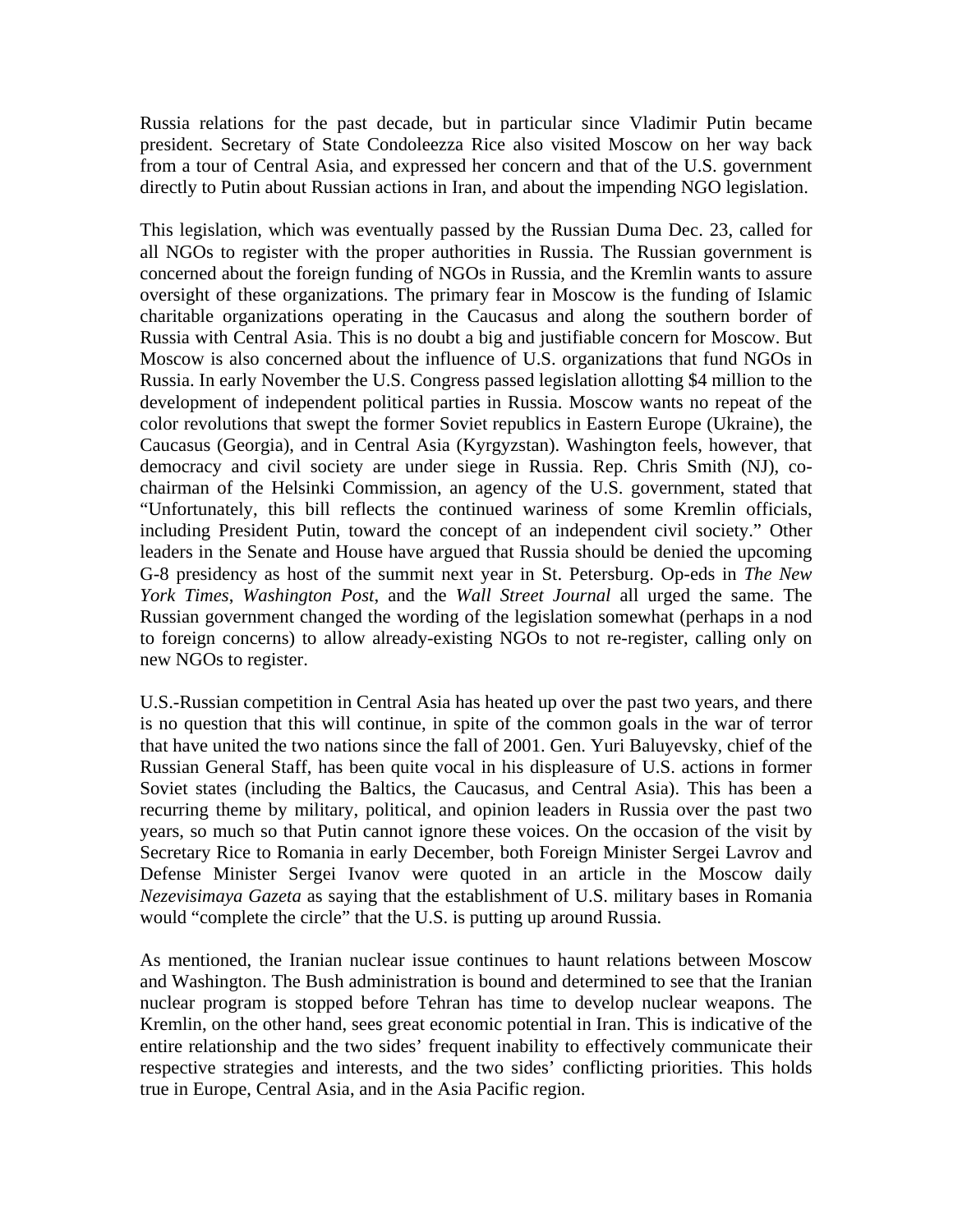Energy continues to play a significant, yet positive role in the bilateral relationship. Apart from the partnership in the war on terror, this is perhaps the issue that most binds the two sides. Russian energy giant Gazprom wants to become a crucial natural gas supplier to the U.S., and wants U.S. capital to develop offshore Arctic and Siberian gas fields. There is great interest in the U.S., not only for these fields, but also for the Sakhalin projects, which already have substantial U.S. investment. In October, George Bush met with Russian Minister of Industry and Energy Viktor Khristenko, who brought energy executives from Russia's largest energy firms to the White House. The discussion centered on U.S.-Russia energy cooperation. Khristenko stated that Russian firms, led by some of these energy companies, have invested close to \$1 billion in the U.S.

With energy in mind the U.S. leadership watched closely the presidential elections in Azerbaijan and Kazakhstan, in which the incumbents of both countries won (Ilham Aliev in Azerbaijan and Nursultan Nazarbayev in Kazakhstan). These two nations are the crown jewels of the Caspian energy basin, and Moscow has been particularly assiduous in cultivating a strong relationship with Kazakh leader Nazarbayev. The U.S. has been successful in wooing the Azeri leadership with large investments from U.S. energy firms, and the potential for military cooperation (Azerbaijan also sits just north of Iran).

#### **The East Asian context**

At the APEC Summit in Busan, the meeting between Bush and Putin was cordial. The two discussed ways to improve cooperation in political and economic spheres in the Asia Pacific region. They also discussed the continuing impasse on the Korean Peninsula, and ways in which the two could cooperate in pushing the Six-Party Talks forward. Bush, however, also reportedly brought up not only the NGO legislation with Putin (as Secretary Rice brought it up with Foreign Minister Sergei Lavrov in Korea), but also the Iranian nuclear issue.

Following his trip to South Korea, Vladimir Putin made a state visit to Japan, the first since the fall of 2000. His two-day trip disappointed those expecting some sort of breakthrough on the territorial issue. But the trip did have significant meaning. Putin was escorted to Japan with a large group of Russian business elites (over 100 people), primarily from the energy industry. Obviously, the East Siberian pipeline was a topic of major discussion among business people and between government officials. What is interesting is that it is normally Japanese business delegations to Russia that are so large. This marked by far the largest Russian business presence at a summit. And for good reason: the bilateral trade turnover increased by nearly 50 percent in 2004, totaling \$8.8 billion. The 2005 figures are expected to climb to \$10 billion. Putin reaffirmed Russia's commitment to building an oil pipeline to the Pacific. Meanwhile Putin and Koizumi signed 10 different documents on economic cooperation.

Additionally, where Japan once seemed to possess the carrots in the relationship, Russia now seems to have the upper hand economically; credit the energy equation. Tokyo could once say: if Moscow does not want to talk about territory, then we will refrain from investing in Russia. At one time Russia was desperate for such investment, particularly in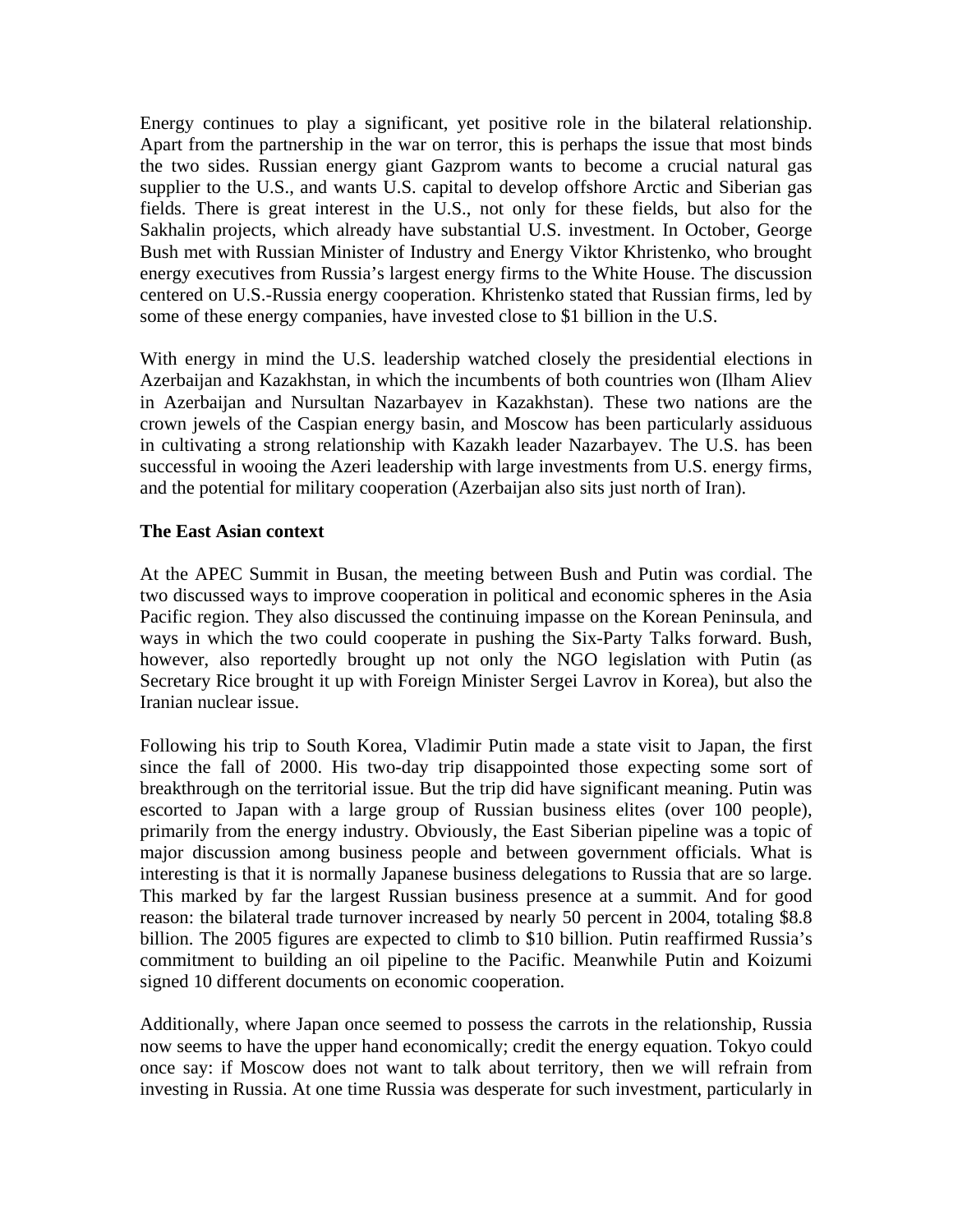the Russian Far East. But now cash- and suitor-rich Russia can look elsewhere for investment flows and for economic cooperation. Russia has already found half a dozen nations besides Japan to invest in energy projects in Siberia and the Russian Far East, particularly Sakhalin. This is a fundamental shift in the bilateral equation that was markedly apparent during the Putin visit to Japan. Japanese businesses are moving more rapidly into Russia, no matter how the government in Tokyo might feel about this. One of Japan's flagship corporations, Toyota Motors, is building an assembly plant in St. Petersburg. And large trading houses, including Mitsubishi and Mitsui, are deeply involved in energy projects from the Caspian to the Pacific. It can now be argued that the territorial dispute is officially dead. Japan is unlikely now to recoup the disputed islands; certainly not all four islands. But unlike the past, this may not hinder the positive development of relations between Moscow and Tokyo.

Ironically, strategic cooperation between Japan and Russia may be closer to reality, a result of necessity on both sides. Tokyo's relations with Moscow may now be better than with any other neighbor in East Asia. Editorials in two major dailies of both countries (the *Yomiuri Shimbun* and the *Nezevisimaya Gazeta*) called for closer strategic cooperation in the face of a rising China and a weakened Russian Far East. But other media outlets in both countries continued to harp on the territorial dispute, including the Russian daily *Novaya Gazeta*, which, in Cold War fashion, published an analysis on the strategic importance of the Kuril Islands to Russia and the North Pacific.

In December, Putin traveled to Malaysia to attend the ASEAN Summit in Kuala Lumpur. He was later invited to speak at the inaugural East Asia Summit. In his speech, Putin pledged to ramp up oil deliveries to the Asia Pacific region, from the current 3 percent level of Russia's total exports to 30 percent by 2020. "Russia's experience in hydro and nuclear energy could be very useful, as could the possibility of carrying out pilot projects for studying nontraditional energy sources and using energy-saving technology."

The fact that Putin was able to speak at the East Asia Summit (EAS) could be seen as something of a coup for Russia. When the Kremlin put out feelers about being invited to the summit (which was originally conceived as a meeting of ASEAN leaders, plus leaders from China, Japan, and South Korea), the reception around the region was cool. Efforts by Russian diplomats were eventually rewarded by the host country Malaysia, which invited Putin to attend the ASEAN summit and then to speak at the EAS, although Russia was not a member. Russian leaders see multilateral institutions as a means of inserting a Russian diplomatic and political presence into the Asia Pacific region, including in Southeast Asia. This is a low-cost, high-effect way of assuring that Russian interests are heard and known throughout the region.

It was necessary for the leadership in the U.S. and Russia to step back and lessen the negative rhetoric this past quarter, especially after the difficult summer. Both the Bush administration and the Kremlin recognize that strategic necessity dictates a functioning relationship, no matter how political differences may divide them. Iran, however, could be a breaking point. If Russia continues to aid the development of the nuclear program there, leading to further proliferation in Southwest Asia, then this could be the breach that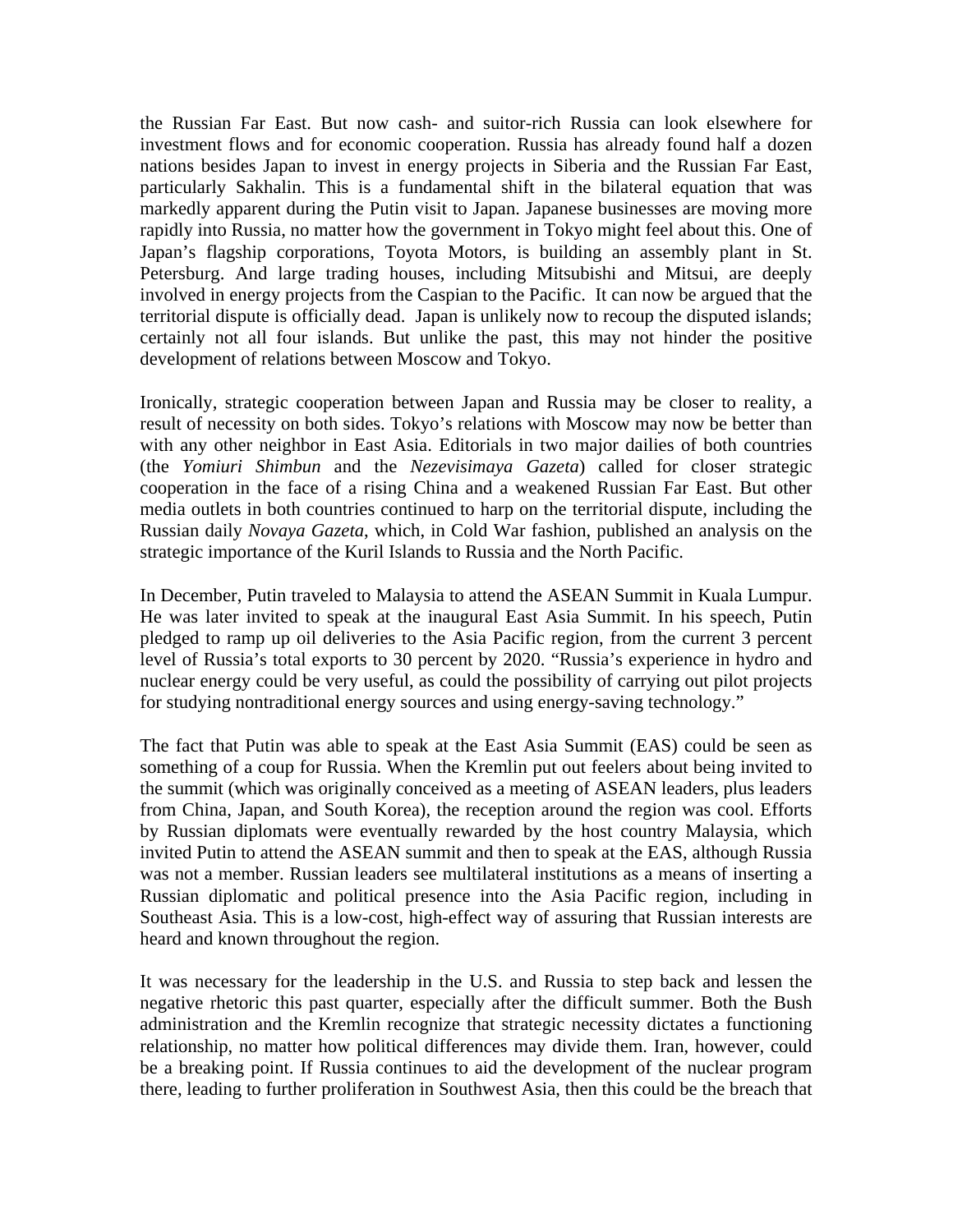breaks the strategic partnership. In the Asia Pacific, the two nations will want to cooperate in assuring a peaceful settlement on the Korean Peninsula, and in assuring that China's ascendance to superpower status is similarly peaceful.

## **Chronology of U.S.-Russia Relations October-December 2005**

**Oct. 11-13, 2005:** Secretary of State Condoleezza Rice visits Kazakhstan, Kyrgyzstan, and Tajikistan.

**Oct. 13, 2005:** Russian Prime Minister Mikhail Fradkov announces that his government has approved a blueprint to develop the Kuril Islands through 2015.

**Oct. 14-15, 2005:** Secretary Rice makes a surprise visit to Moscow and meets with Russian President Vladimir Putin in an attempt to win Russia's support for referring Iran to the UN Security Council over its nuclear program.

**Oct. 19, 2005:** World Bank President Paul Wolfowitz arrives in Moscow and meets with Russian Economic Development and Trade Minister German Gref to discuss financing legal reform in Russia.

**Oct. 20, 2005:** U.S. Ambassador to Russia William Burns answers questions about U.S. foreign policy in Central Asia to members of the Russian State Duma (the Russian Parliament) in Moscow.

**Oct. 24, 2005:** U.S. National Security Adviser Stephen Hadley meets in Moscow with Russian Foreign Minister Sergei Lavrov and other Russian senior officials to try and gather Russian support for U.S. policy toward Iran.

**Oct. 24, 2005:** President George Bush greets Russian Minister of Industry and Energy Viktor Khristenko and leaders of Russia's petroleum industry in Washington, who are in the U.S. to promote U.S.-Russian energy cooperation.

**Oct. 31, 2005:** Senior Japanese and Russian government officials agree to speed up talks on cooperation in building an oil pipeline linking Eastern Siberia with the Russian Pacific port Nakhodka.

**Nov. 3, 2005:** Gen. John Abizaid, commander-in-chief of U.S. Central Command (CENTCOM), visits Kazakhstan.

**Nov. 4, 2005:** U.S. House of Representatives passes a bill on appropriations for Foreign Operations, Export Financing, and Related Programs. The bill allocates \$95 million to the National Endowment for Democracy, of which Russian political parties will receive \$4 million in 2006.